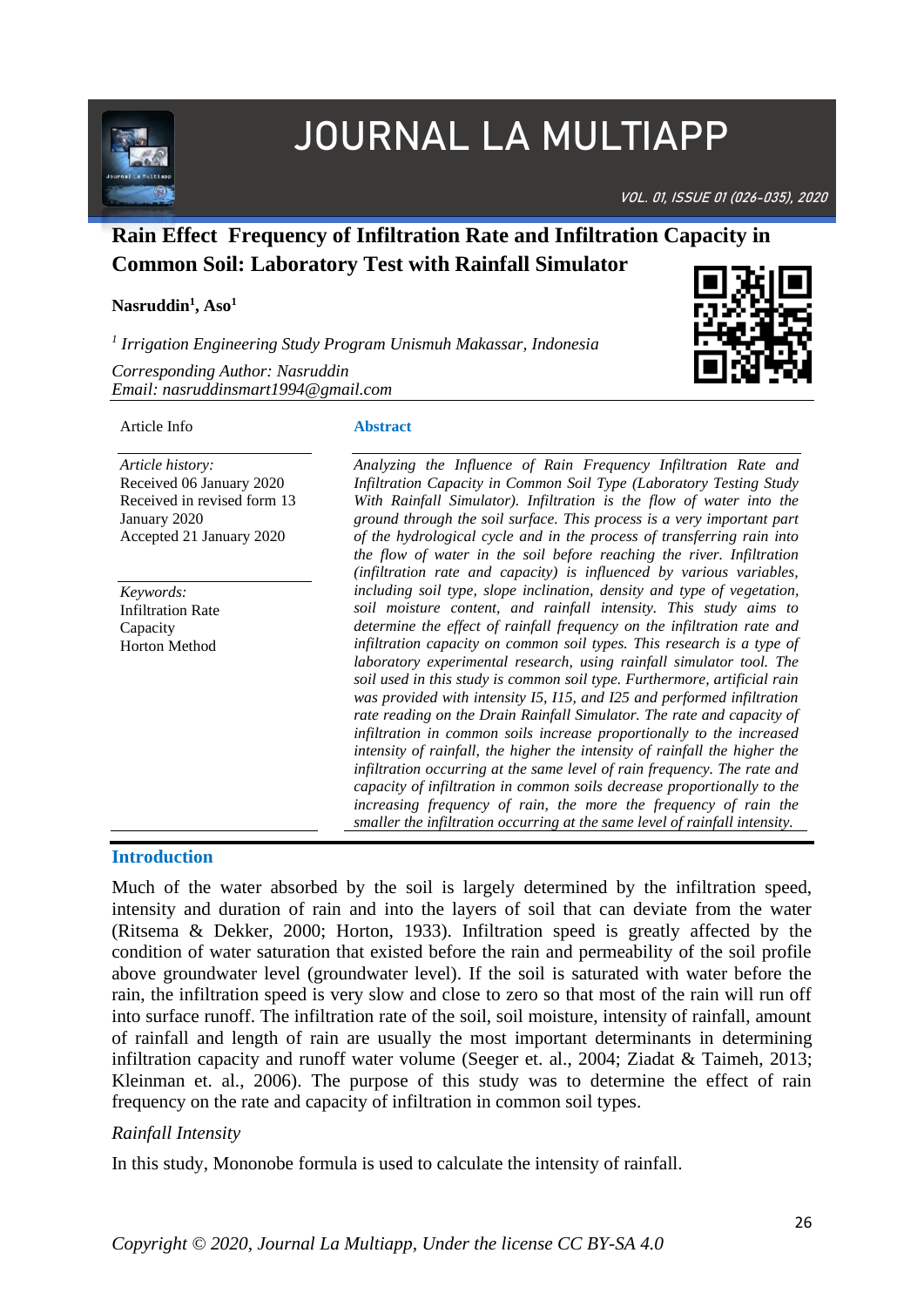$$
I = \frac{R_{24}}{24} \left(\frac{24}{t}\right)^m \dots \dots \dots \dots \dots \dots \dots \dots (1)
$$

Description:

- $I =$ Rainfall intensity (mm/hour)
- t  $=$  duration of rainfall (minutes), or for 4 in (hours) a, b, n, m: settings

 $R_{24}$  = Maximum rainfall in 24 hours (mm).

# *Infiltration*

Infiltration is the flow of water into the soil through the soil surface. In infiltration, there are two terms, infiltration capacity and infiltration rate, expressed in mm/hour. Infiltration capacity is the maximum infiltration rate for a particular type of soil, while the infiltration rate is the rate of infiltration of water entering the surface per unit of time, expressed in mm per hour or centimeter per hour.

Each type of soil has different infiltration rate characteristics, which vary from very high to very low. Sandy soil types generally tend to have high infiltration rates, but clays, on the other hand, tend to have low infiltration rates. This is due to differences in pore numbers in these soil types. (Triatmodjo, 2010).

# *Infiltration Measurement*

The method commonly used to determine the infiltration rate and infiltration capacity is measurement with an infiltrometer and hydrograph analysis. Infiltrometer can be divided into inundation infiltrometer and rain simulator (rainfall simulator) (Triatmodjo, 2010).

Rainfall Simulator (Rainfall Simulator) is to apply artificial rain that is desired for research, among others: Erosion, infiltration, and interception. Rainfall simulators can control rain as desired (Harto Br, 1993). Rainfall simulator is a tool that can be used to study hydrological parameters such as infiltration and runoff under controlled rain use (Harto Br, 1993). In this study the measurement of the infiltration rate using a rain simulator.



*Figure 1. Rainfall Simulator*

If the rainfall intensity (*I*) is greater than the infiltration capacity (*f*) there will be inundation on the ground surface. At one time a pool of water will overflow and the overflow of water is collected in a container.

By knowing the intensity of rain (*I*), the volume of reservoirs in containers and inundation height, the infiltration capacity (*f*) will be calculated (Triatmodjo, 2010).

Based on the Standards for rainfall intensity in an artificial rain simulator determined by the United States Department of Defense (DOD) MIL-STD 810F. Method 506.4 standard), then the rainfall intensity standard for a simulator has been determined for several rainy conditions.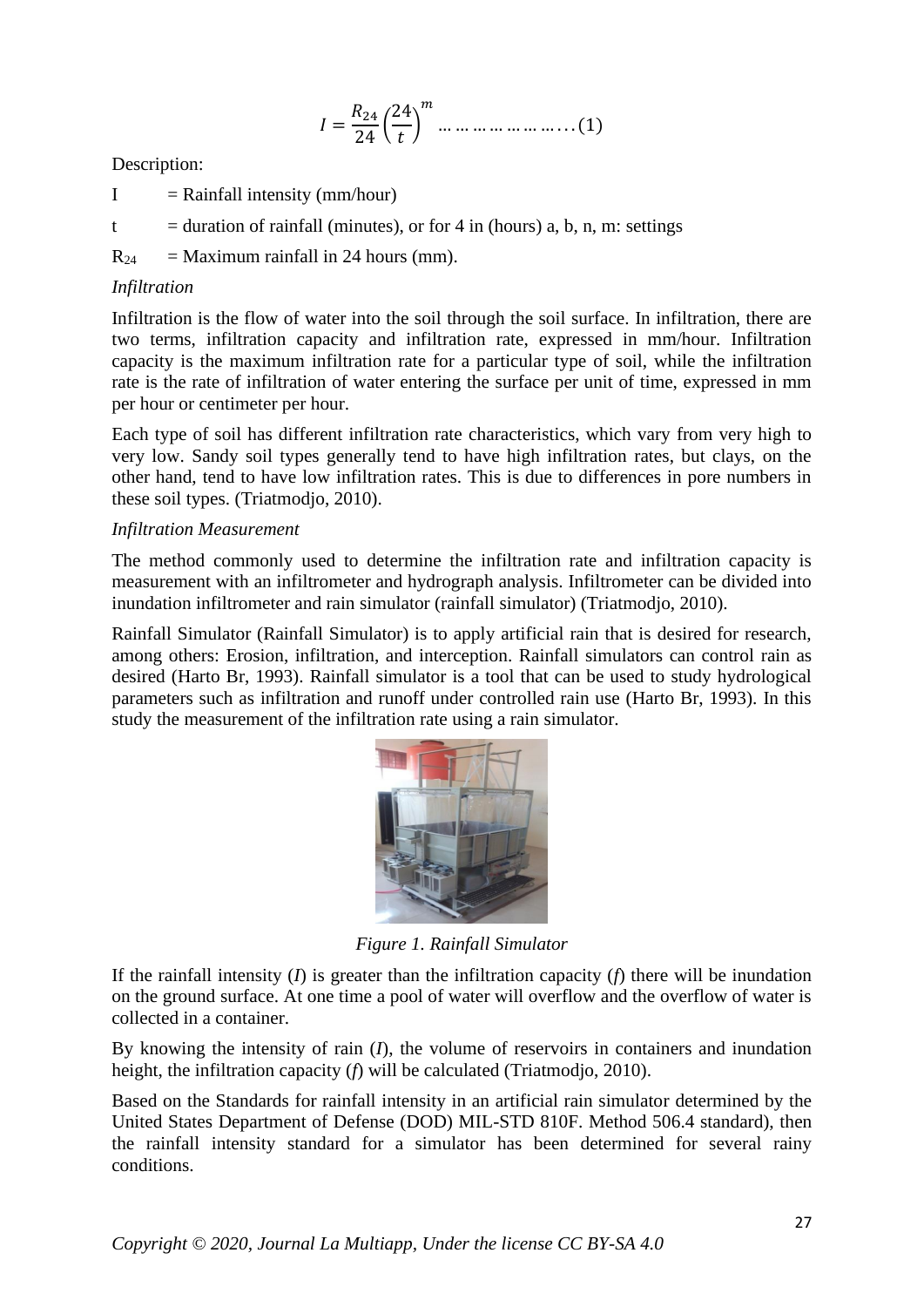In this study using these standards, the following is the standard rainfall intensity displayed on the Rainfall Simulator tool used in this study.

| <b>Rain Condidtion</b> | Rain Fall Rate                   | <b>Flow Rates</b>       |
|------------------------|----------------------------------|-------------------------|
|                        | More than $: 14$ mm/min          |                         |
| Extreme                | 840 mm/hour                      | More than: $16,8$ L/min |
|                        | 33.1 inchi/hour                  |                         |
|                        | $8$ mm/min - $14$ mm/min         |                         |
| High                   | 480 mm/hour-840 mm/hour          | 9,6 L/min - 16,8 L/min  |
|                        | 18,9 inchi/hour -33,1 inchi/hour |                         |
|                        | $1.7$ mm/min - 8 mm/min          |                         |
| Medium                 | 102 mm/hour - 480 mm/hour        | 2,04 L/min - 9,6 L/min  |
|                        | 4,0 inchi/hour - 18,9 inchi/hour |                         |
|                        | $1,07$ mm/min - $1,7$ mm/min     |                         |
| Low                    | 64,2 mm/hour-102 m/hour          | 1,28 L/min - 2,04 L/min |
|                        | 2,5 inchi/hour-4,0 inchi/hour    |                         |
|                        | $0mm/min - 1,07mm/min$           |                         |
| Very Low               | 0 mm/hour - 64,2 mm/hour         | 0 L/min - 1,28 L/min    |
|                        | 0 inchi/hour $-2,5$ inchi/hour   |                         |

Table 1. Standard of Rainfall Intensity Standard in Rainfall Simulator

*Source: Obus (2016)*

# *Infiltration Rate Formulation*

When rainwater collects above ground level, the water will be infiltrated through the surface and enter the soil at an initial infiltration rate (f0) whose value depends on the groundwater content at that time (Triatmodjo, 2010).

When the rain continues, the rate of infiltration will decrease because the soil will become wetter. According to Hadisusanto (2011), a simple approach but can describe the process of inflation is the Horton model.

Hadisusanto (2011) and Triatmodjo (2010) describe soil infiltration with an empirical approach which is a function of time, that is:

$$
f_t = f_c + (f_0 - f_c)e^{-kt} \dots (2) f_t - f_c = (f_0 - f_c)e^{-kt}
$$

Description:

- $f_t$  = infiltration rate at time t (mm/hour)
- $f_0$  = initial infiltration rate (mm/hour)
- $f_c$  = constant infiltration rate, which depends on soil type (mm/hour)
- $e = 2.71828$
- $t = time$
- $k =$  constant which indicates the rate of evaporation of the infiltration rate
- $m =$  line gradient of linear regression graph of time relationship with ln  $\{(ft fc)/(fo$  $f(c)$

# **Methods**

This type of research is an experimental laboratory study, using a rainfall simulator tool where the conditions of this study are designed and regulated by researchers with reference to the sources of reference/literature relating to the research. This research was conducted at the Civil Engineering Hydrology Laboratory of the University of Muhammadiyah Makassar and conducted in March 2017 to October 2017.

# Source of Data

Primary data were obtained from simulation results and direct observations from physical models and samples at the Civil Engineering Hydrology Laboratory, Muhammadiyah University, Makassar. Secondary data were obtained from rainfall data for the Makassar City Region from the Department of Public Works and BMKG (Meteorology Climatology and

*Copyright © 2020, Journal La Multiapp, Under the license CC BY-SA 4.0*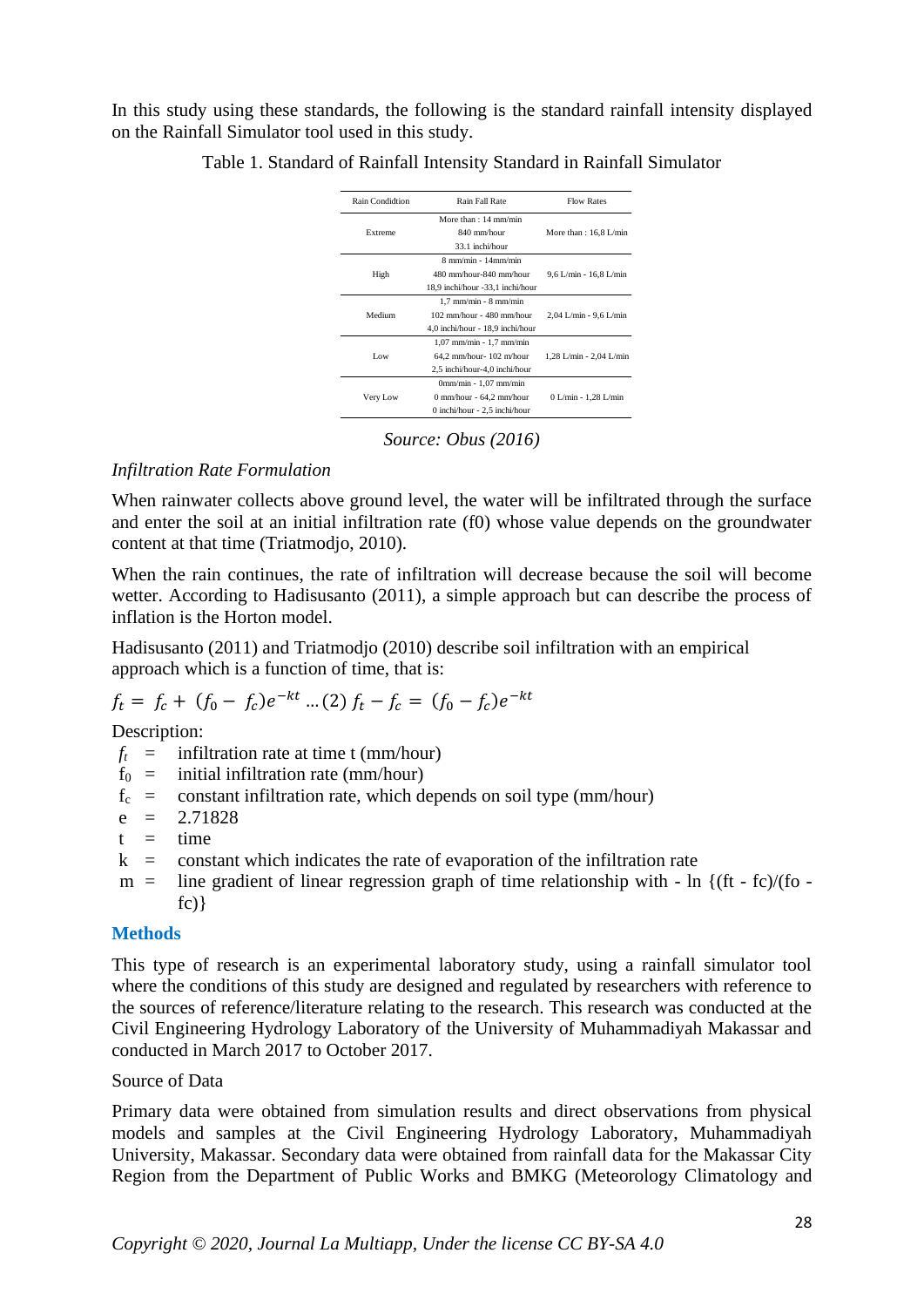Geophysics Council) Makassar city, as well as data obtained from existing literature and research results, both laboratory and direct research in the field related to this study.

The research procedures that will be carried out include; (1) Stages of Preparation; (b) Cleaning; (c) Checking tools and materials to be tested; (d) Preparation of equipment and instruments needed; and (e) Preparation of observation personnel as well as a unity of perception in carrying out test, observation, and data recording actions.

#### *Stages of determining the type of soil*

Determination of soil type by testing soil characteristics. Soil characteristics that were tested in this study include; (a) Sand cone test; (b) Testing groundwater content; (c) Testing of soil permeability; (d) Testing of filter analysis; (e) Compaction Testing; (f) Testing the Atterberg limits (plastic limits and liquid limits).

#### *Stages of media settings*

Before the procedure of testing the rainfall simulator model is carried out it is necessary to stage the media settings in the test tank in layers with the thickness of the coating according to the planned sample height, while the planned sample height is 30 cm and every 10 cm in each layer per layer.

#### *Staging Ranning test*

1<sup>st</sup> running test. First frequency infiltration measurement I5. Each interval of 5 minutes runoff and infiltration that is accommodated in the drain, measured the volume of water and record it in the observation table. Until the observation as long as the soil is saturated and infiltration is constant, artificial rain is stopped. For the second running test until the third running test the same as the first running test stage by using five rain frequencies and three rainfall intentions when returning

#### *Data Processing*

Existing data will then be processed using the infiltration rate formula and infiltration capacity using the horton method.

# **Results and Discussion**

#### *Rain Intensity Analysis*

Rain intensity analysis uses the Mononobe formula because the rainfall data obtained are daily rainfall data. Mononobe formula with rainfall data for the 5, 15 and 25 year return period plan obtained from successive calculations: 246,841 mm, 307,489 mm and 344,900 mm. Examples of calculations for  $t = 5$  minutes can be seen in the following description.

$$
I_5 = \frac{135.842}{24} \left(\frac{24}{5/60}\right)^{2/3} = 246.841 \text{ mm}/\text{jam}
$$

$$
I_{15} = \frac{160,339}{24} \left(\frac{24}{5/60}\right)^{2/3} = 307,489 \text{ mm}/\text{jam}
$$

$$
I_{25} = \frac{189.906}{24} \left(\frac{24}{5/60}\right)^{2/3} = 344.900 \text{ mm}/\text{jam}
$$

For further calculations described in table 2 on the next page.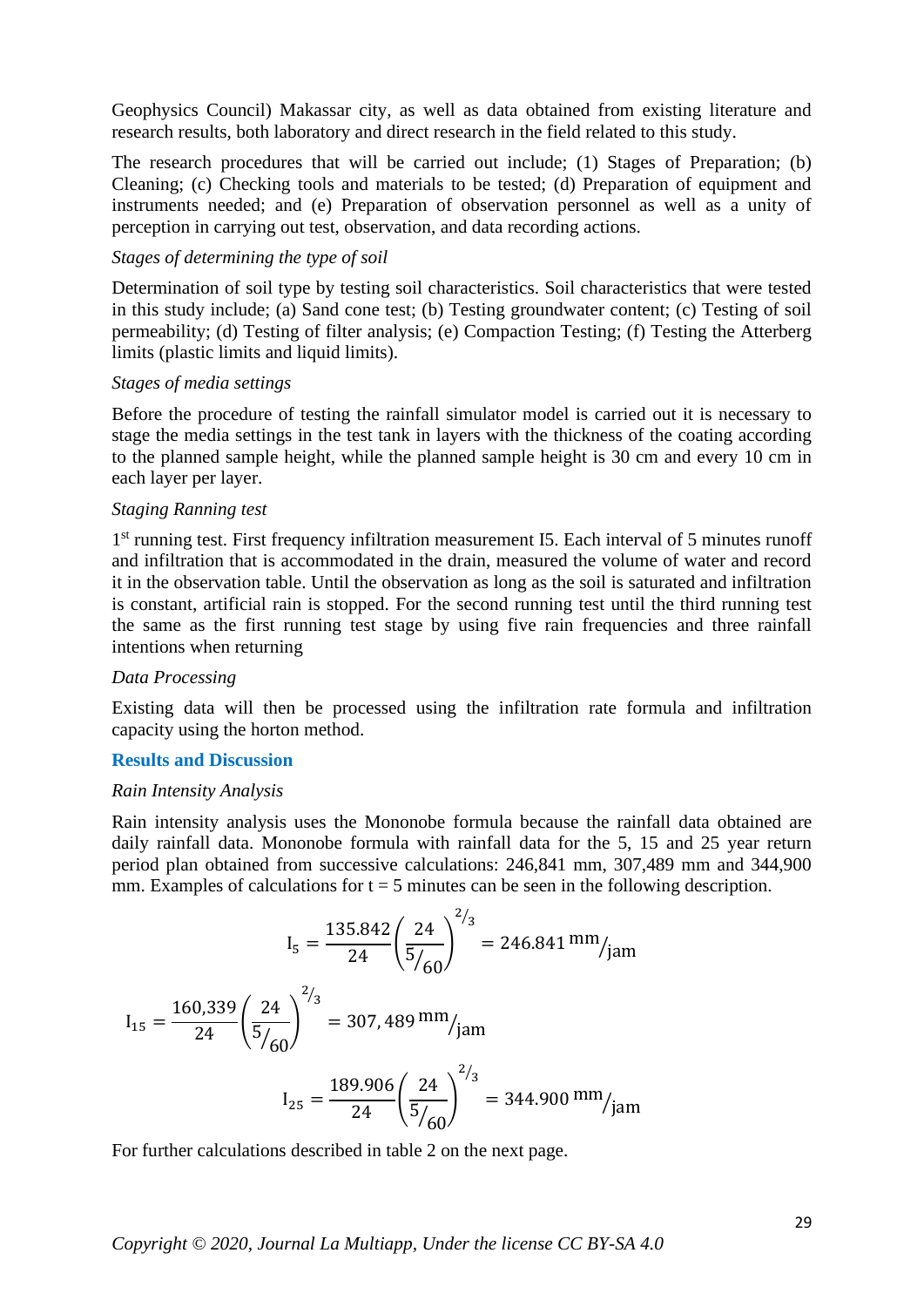| No             | Waktu   | I <sub>5</sub> | $I_{10}$ | $I_{25}$ |
|----------------|---------|----------------|----------|----------|
|                | (menit) | mm/jam         | mm/jam   | mm/jam   |
| 1              | 5       | 246,841        | 290,335  | 344,900  |
| 2              | 10      | 155,500        | 182,899  | 217,273  |
| 3              | 15      | 118,669        | 139,578  | 165,811  |
| $\overline{4}$ | 20      | 97,959         | 115,219  | 136,874  |
| 5              | 25      | 84,418         | 99,293   | 117,954  |
| 6              | 30      | 74,757         | 87,929   | 104,454  |
| 7              | 35      | 67,456         | 79.341   | 94,253   |
| 8              | 40      | 61,710         | 72,584   | 86,225   |
| 9              | 45      | 57,050         | 67,102   | 79,713   |
| 10             | 50      | 53,180         | 62,551   | 74,306   |
| 11             | 55      | 49,906         | 58,700   | 69,732   |
| 12             | 60      | 47.094         | 55,392   | 65,802   |

Table 2. Recapitulation of Rainfall Intensity Calculation Results

*Source: Calculation result*

#### *Infiltration Rate*

The following table is the value of a constant infiltration rate (fc) at rainfall intensity  $I_5$ ,  $I_{10}$ , I<sup>25</sup> and the relationship between ft and fc is observed every 5 minutes until the infiltration is considered constant using the Horton Method. As well as a comparison chart Comparison of the value of the infiltration rate between the calculation results and the Horton Method.

| Table 3. Value of Infiltration Rate Calculation Results and Horton I5 F1 |  |
|--------------------------------------------------------------------------|--|
|--------------------------------------------------------------------------|--|

|          | Time (hour) Infiltration Speed (mm/hour) Horton (mm/hour) |        |
|----------|-----------------------------------------------------------|--------|
| $\bf{0}$ | 52.400                                                    | 52.400 |
| 0.08     | 51.400                                                    | 42.515 |
| 0.17     | 32.900                                                    | 34.499 |
| 0.25     | 14.900                                                    | 27.998 |
| 0.33     | 12.500                                                    | 22.725 |
| 0.42     | 10.400                                                    | 18.449 |
| 0.50     | 9.700                                                     | 14.981 |
| 0.58     | 8.300                                                     | 12.168 |
| 0.67     | 7.400                                                     | 9.888  |
| 0.75     | 6.300                                                     | 8.038  |
| 0.83     | 5.500                                                     | 6.538  |
| 0.92     | 5.000                                                     | 5.321  |
| 1.00     | 4.700                                                     | 4.334  |
| 1.08     | 4.300                                                     | 3.534  |
| 1.17     | 4.000                                                     | 2.885  |
| 1.25     | 3.800                                                     | 2.359  |
| 1.33     | 3.600                                                     | 1.932  |
| 1.42     | 3.200                                                     | 1.585  |
| 1.50     | 3.000                                                     | 1.305  |



*Figure 3. Comparison of Infiltration rate values between the calculation results and the Horton method I<sup>5</sup>*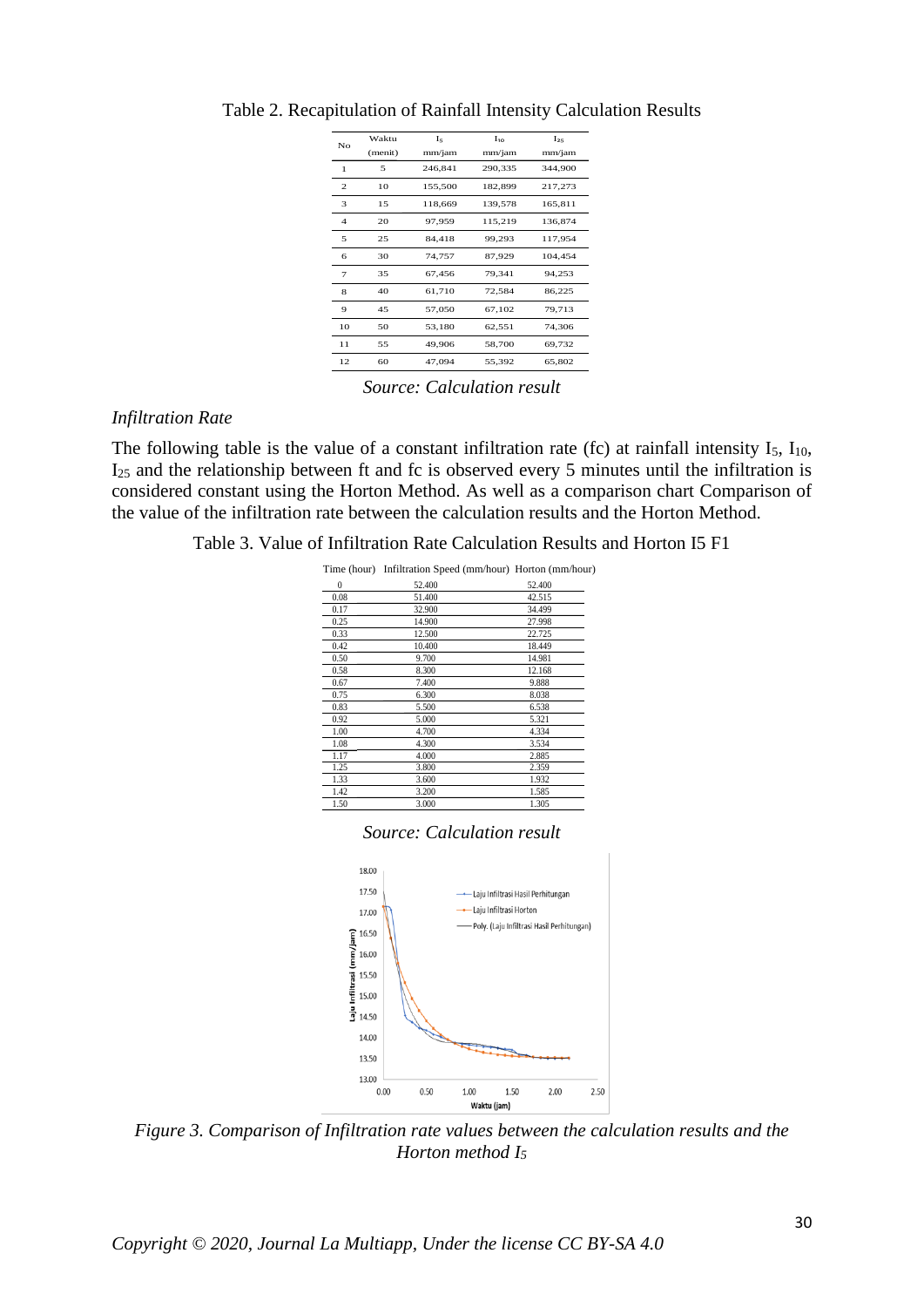| Waktu | Laju Infiltrasi Hasil Perhitungan | Laju Infiltrasi Horton |
|-------|-----------------------------------|------------------------|
| (iam) | (mm/jam)                          | (mm/jam)               |
| 0     | 53.700                            | 53.700                 |
| 0.08  | 45.600                            | 36.182                 |
| 0.17  | 10.800                            | 24.410                 |
| 0.25  | 3.500                             | 16.501                 |
| 0.33  | 2.500                             | 11.186                 |
| 0.42  | 2.300                             | 7.615                  |
| 0.50  | 2.000                             | 5.215                  |
| 0.58  | 1.500                             | 3.603                  |
| 0.67  | 1.500                             | 2.519                  |
| 0.75  | 1.100                             | 1.791                  |
| 0.83  | 1.400                             | 1.302                  |
| 0.92  | 1.200                             | 0.973                  |
| 1.00  | 1.100                             | 0.752                  |
| 1.08  | 0.900                             | 0.604                  |
| 1.17  | 0.400                             | 0.504                  |
| 1.25  | 0.400                             | 0.437                  |
| 1.33  | 0.300                             | 0.392                  |
|       |                                   |                        |

Table 4. Value of Infiltration Rate Calculation Results and Horton  $I_{10}$ 

*Source: Calculation result*



*Figure 4. Comparison of Infiltration rate values between Calculation results and Horton I15 method*

| Table 5. Value of Infiltration Rate Calculation Results and Horton $I_{25}$ |  |
|-----------------------------------------------------------------------------|--|
|-----------------------------------------------------------------------------|--|

| Waktu | Laju Infiltrasi Hasil Perhitungan | Laju Infiltrasi Horton |
|-------|-----------------------------------|------------------------|
| (iam) | (mm/jam)                          | (mm/jam)               |
|       | 55.100                            | 55.100                 |
| 0.08  | 51.500                            | 37.702                 |
| 0.17  | 30.300                            | 26.059                 |
| 0.25  | 7.300                             | 18.267                 |
| 0.33  | 7.000                             | 13.052                 |
| 0.42  | 7.000                             | 9.562                  |
| 0.50  | 6.700                             | 7.226                  |
| 0.58  | 5.600                             | 5.663                  |
| 0.67  | 5.600                             | 4.617                  |
| 0.75  | 4.600                             | 3.917                  |
| 0.83  | 4.100                             | 3.448                  |
| 0.92  | 3.200                             | 3.134                  |
| 1.00  | 2.500                             | 2.925                  |

*Source: Calculation result*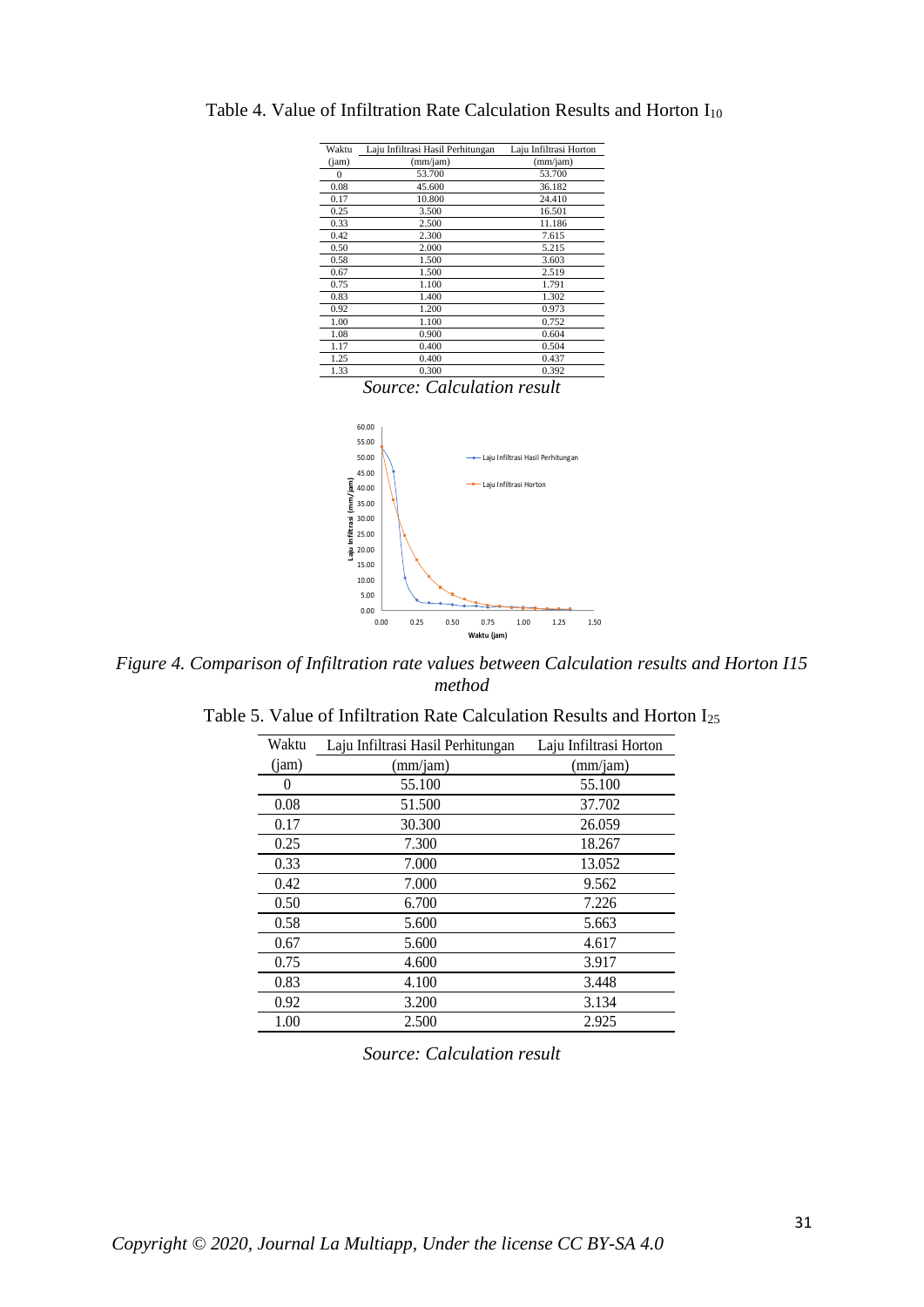

*Figure 5. Comparison of Infiltration rate values between the calculation results and the Horton method I<sup>25</sup>*

Comparison of Infiltration Capacity between Rainfall Intentions Variables and Rainfall Frequency Variations

Data presentation and infiltration capacity analysis can be carried out in succession on three variations of rainfall intensity plans I5, I15 and I25 and five variations of rainfall frequency. A description of the comparative results of the process is presented as follows:

Table 6. Comparison of Inflation Capacity Between Variations in Rainfall Intensity and Variations in Rain Frequency

|                 | Kapasitas Infiltras Pada Intensitas Curah Hujan, I |          |          |  |
|-----------------|----------------------------------------------------|----------|----------|--|
| Frekuensi Hujan | 15                                                 | I 15     | I 25     |  |
| (mm/jam)        | (mm/jam)                                           | (mm/jam) | (mm/jam) |  |
| F1              | 52.40                                              | 53.70    | 55.10    |  |
| F2              | 46.20                                              | 46.80    | 47.80    |  |
| F3              | 44.50                                              | 45.30    | 46.40    |  |
| F4              | 43.30                                              | 44.40    | 45.40    |  |
| F5              | 42.70                                              | 44.10    | 45.00    |  |





Source: Calculation result

*Figure 6. Comparison of Inflation Capacity Between Variations in Rainfall Intensity and Variations in Rain Frequency*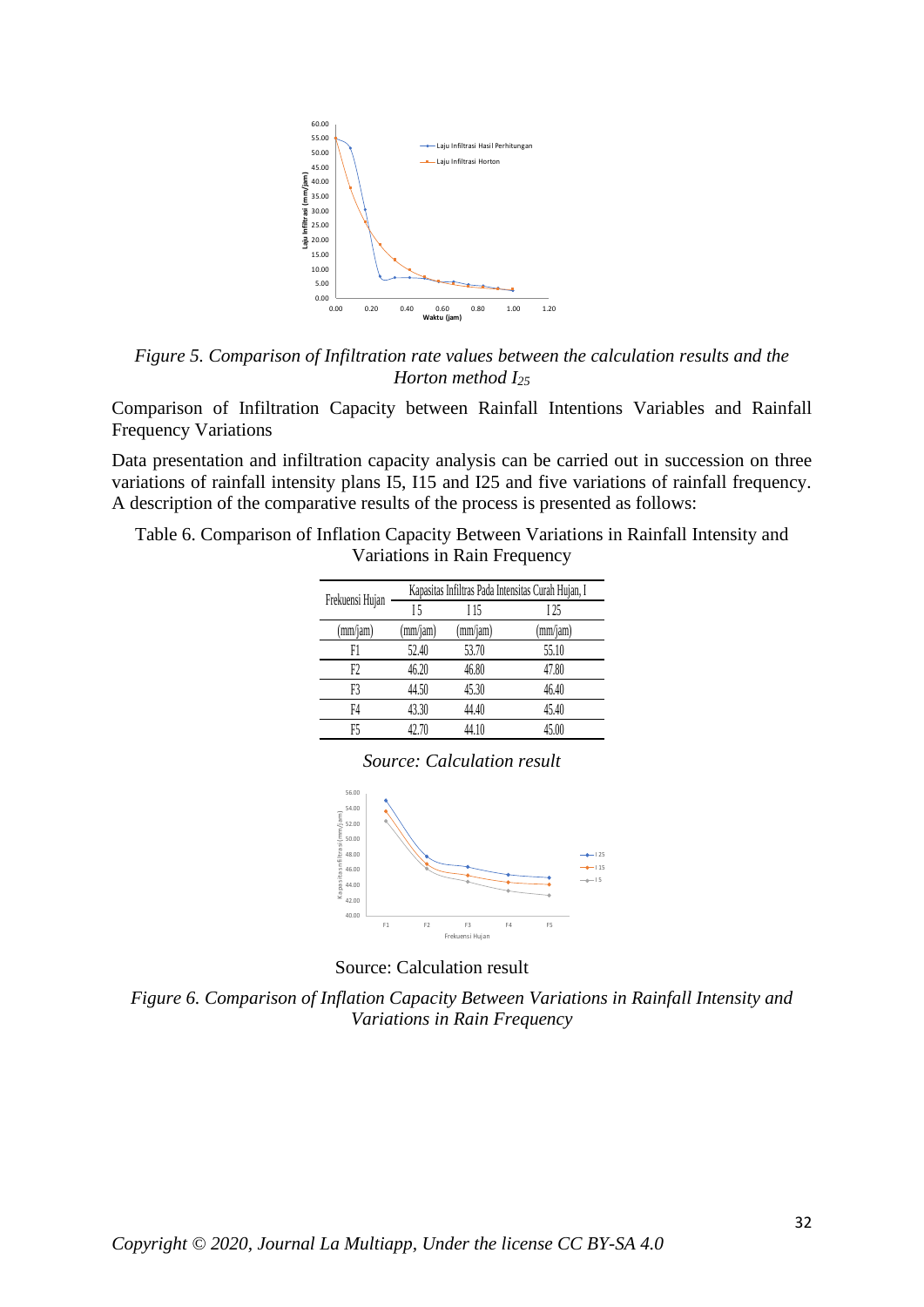

Source: Calculation result *Figure 7. Comparison of infiltration capacity variations between rainfall intentions and rainfall frequency variations*

| Table 7. Comparison of Cumulative Infiltration Between Variations in Rainfall Intensity and |                              |  |  |  |
|---------------------------------------------------------------------------------------------|------------------------------|--|--|--|
|                                                                                             | Variations in Rain Frequency |  |  |  |

| Frekuensi Hujan |          | Infiltrasi Kumulatif |          |
|-----------------|----------|----------------------|----------|
|                 | 15       | I 15                 | I 25     |
| (mm/jam)        | (mm/jam) | (mm/jam)             | (mm/jam) |
| F1              | 1168.80  | 943.80               | 746.20   |
| F2              | 1001.50  | 777.50               | 590.10   |
| F3              | 678.20   | 586.50               | 437.80   |
| F4              | 657.40   | 521.90               | 415.40   |
| F5              | 613.00   | 508.70               | 404.20   |

*Source: Calculation result*



*Figure 8. Comparison of Cumulative Infiltration Between Variations in Rainfall Intensity and Variations in Rain Frequency*

| Table 8. Comparison of Constant Time and Ending Time Between Variations in the intensity |                                                   |  |
|------------------------------------------------------------------------------------------|---------------------------------------------------|--|
|                                                                                          | of rainfall with variations in rainfall frequency |  |

| Frekuensi Hujan | tc I 5 | tc I 15 | tc I $25$ |
|-----------------|--------|---------|-----------|
|                 | (iam)  | (iam)   | (iam)     |
| F1              | 1.92   | 1.42    | 1.08      |
| F2.             | 1.75   | 1.33    | 0.92      |
| F3              | 1.25   | 1.00    | 0.67      |
| F4              | 1.17   | 0.92    | 0.67      |
| F5              | 1.08   | ን 92    |           |

*Source: Calculation result*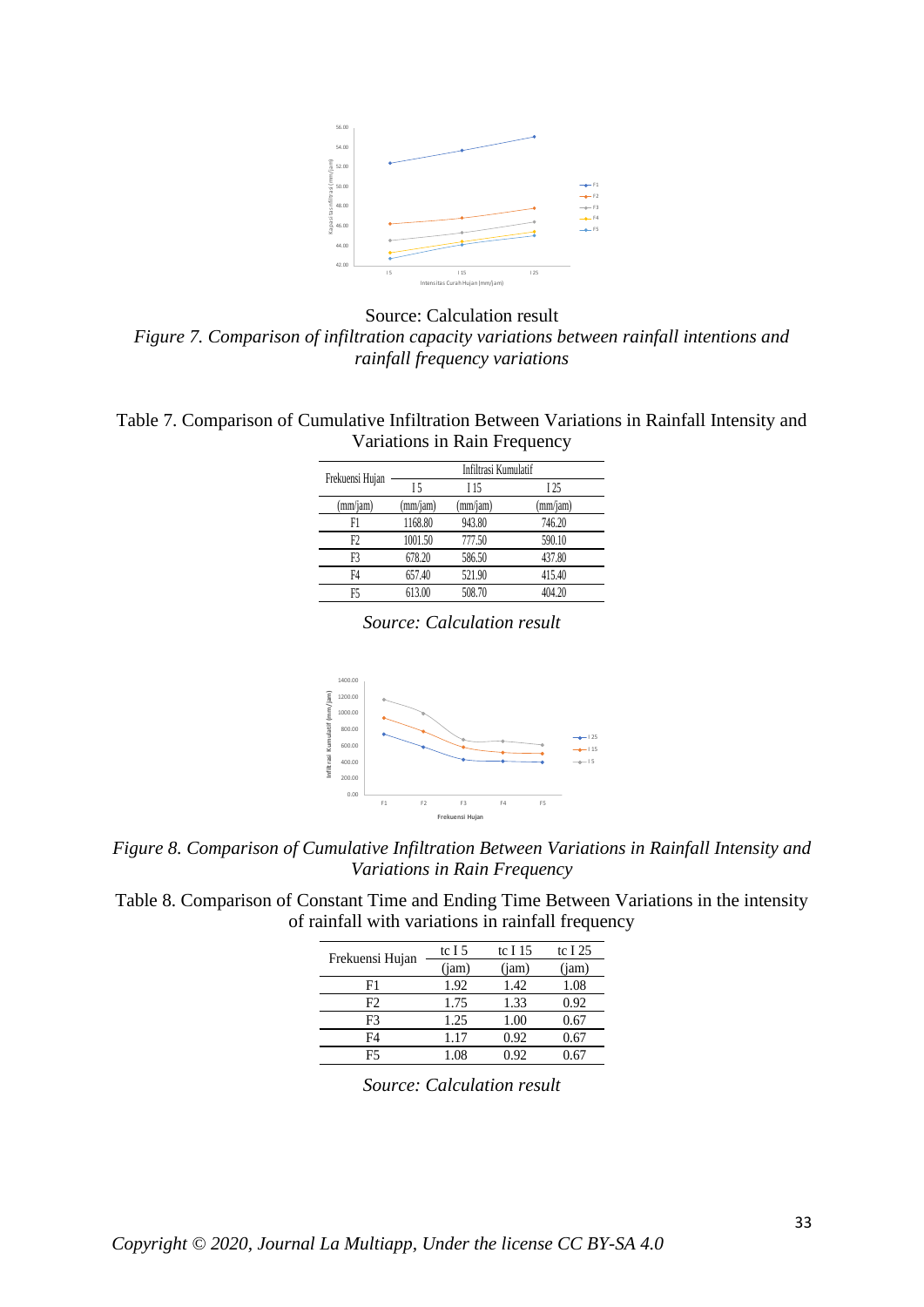

#### *Source: Calculation Result*

Table 9. Comparison of Ending Infiltration Time with Variations in Rainfall Intensity and Variation in Rain Frequency

| Frekuensi Hujan | te I $5$ | te I $15$ | te I $25$ |
|-----------------|----------|-----------|-----------|
|                 | (iam)    | (jam)     | (jam)     |
| F1              | 2.17     | 1.58      | 1.33      |
| F2              | 2.00     | 1.50      | 1.17      |
| F3              | 1.42     | 1.17      | 0.92      |
| F4              | 1.42     | 1.08      | 0.92      |
| F5              | 1.33     | 1.08      | 0.92      |

Source: Calculation result



Source: Calculation result

*Figure 10. Comparison of Ending Infiltration Time With Variations in Rainfall Intensity and Variation in Rain Frequency*

## **Conclusion and Suggestion**

The rate and capacity of infiltration in common soils increases directly proportional to the increase in rainfall intentions, the higher the rainfall intentions, the higher the infiltration that occurs at the same frequency of rainfall. The rate and capacity of infiltration in common soils decrease proportionally with increasing frequency of rainfall, the more frequency of rain the smaller the infiltration that occurs at the same level of rain intention. In this study, the intensity of rainfall in the Makassar area was used, with periods of repeated rainfall intensity I5, I15, and I25, using five times the frequency of rain, and using common soil types, it is recommended in subsequent studies to use rainfall intensity for different regions, and types different soils of different vegetation, as well as different types of soil.

#### **References**

Hadisusanto, N. (2011). *Aplikasi Hidrologi*. Mediautama. Yogyakarta

Harto Br, S. (1993). *Analisis Hidrologi*. PT Gramedia Pustaka Utama. Jakarta.

Horton, R. E. (1933). The role of infiltration in the hydrologic cycle. *Eos, Transactions American Geophysical Union*, *14*(1), 446-460.